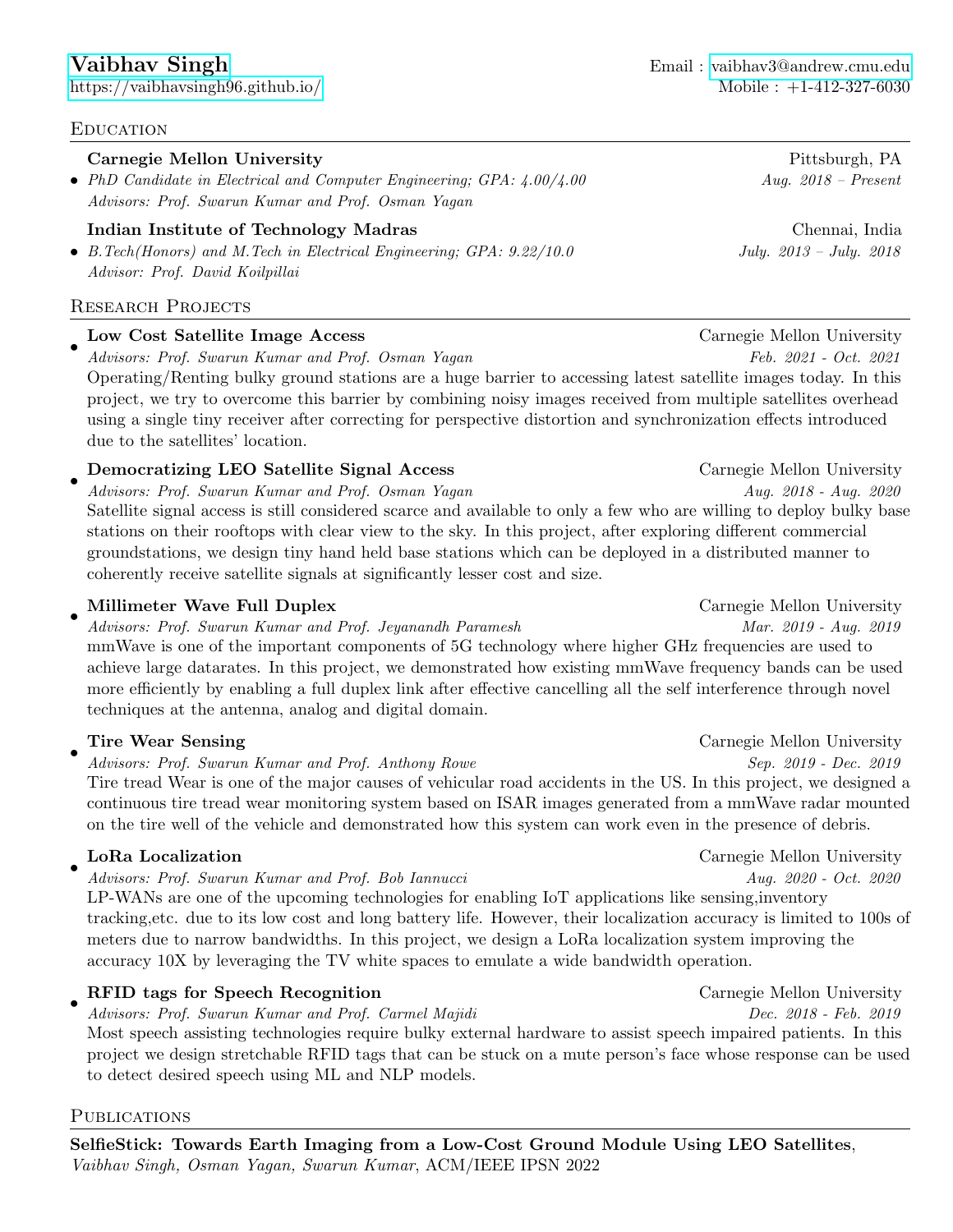A Community-Driven Approach to Democratize Access to Satellite Ground Stations, Vaibhav Singh, Akarsh Prabhakara, Diana Zhang, Osman Yagan, Swarun Kumar, ACM MobiCom 2021

OwLL: Accurate LoRa Localization using the TV Whitespaces, Atul Bansal, Akshay Gadre, Vaibhav Singh, Anthony Rowe, Bob Iannucci, Swarun Kumar, ACM/IEEE IPSN 2021

Full Duplex Radios: Are we there yet?, Vaibhav Singh (co-primary author), Akshay Gadre (co-primary author), Swarun Kumar, ACM HotNets 2020

Millimeter-Wave Full Duplex Radios, Vaibhav Singh, Susnata Mondal, Akshay Gadre, Milind Srivastava, Jeyanandh Paramesh, Swarun Kumar, ACM MobiCom 2020

RFID Tattoo: A Wireless Platform for Speech Recognition, Jingxian Wang, Chengfeng Pan, Haojian Jin, Vaibhav Singh, Yash Jain, Jason Hong, Carmel Majidi, Swarun Kumar, UbiComp 2020 (Best Wearables Long Paper)

Osprey: A mmWave Approach to Tire Wear Sensing, Akarsh Prabhakara, Vaibhav Singh, Swarun Kumar, Anthony Rowe, ACM MobiSys 2020 (Best Paper Honorable Mention)

Osprey Demo: A mmWave Approach to Tire Wear Sensing, Akarsh Prabhakara, Vaibhav Singh, Swarun Kumar, Anthony Rowe, ACM MobiSys 2020 (Best Demo)

## Scholastic Achievements

- Awarded CIT James Sprague Presidential Fellowship 2021
- UbiComp 2020 Best Wearables Long Paper Award
- ACM MobiSys 2020 Best Paper Honorable Mention Award
- ACM MobiSys 2020 Best Demo Award
- Awarded CIT Dean's Fellowship 2018
- IITM Teaching Assistant Recognition Award 2018
- Prime Minister's Defense Scholarship 2016
- Indian Naval Benevolent Association Scholarship 2016

## **INTERNSHIPS**

|           | Microsoft Research                                                                                                                                                                                                     | Redmond, USA          |  |
|-----------|------------------------------------------------------------------------------------------------------------------------------------------------------------------------------------------------------------------------|-----------------------|--|
|           | Networking Research Group                                                                                                                                                                                              | May 2021- August 2021 |  |
|           | o Investigated network connectivity solutions for Microsoft's Networking Research group.                                                                                                                               |                       |  |
|           | Qualcomm India Private Limited                                                                                                                                                                                         | Hyderabad, India      |  |
|           | Modem ML1 Sleep Team                                                                                                                                                                                                   | May 2017 - July 2017  |  |
|           | o Designed new log packet to analyze the power consumption in different components in a cellular modem.<br>$\circ$ Trained a Neural Network model to identify anomalies in the warm up/down durations of modem.        |                       |  |
| $\bullet$ | PayPal India Private Limited                                                                                                                                                                                           | Bengaluru, India      |  |
|           | <i>Activities Team</i>                                                                                                                                                                                                 | May 2016 - July 2016  |  |
|           | o Extracted activities raw log data from master PayPal server and converted them into interpretable form.<br>o Designed a web based UI for the activities team to generate the user defined metrics from the raw logs. |                       |  |
|           | <b>Titan Company Limited</b>                                                                                                                                                                                           | Bengaluru, India      |  |
|           | Central Technology Services Team                                                                                                                                                                                       | May 2015 - July 2015  |  |
|           |                                                                                                                                                                                                                        |                       |  |

- Designed a battery operated Walk-In counter to be deployed in Titan Stores.
- Improved the accuracy of conversion rates in stores and eliminated loss of data due to power outages.
- Developed a Surface resistivity meter to display the amount of EMI coating on a lens.

## Programming Skills